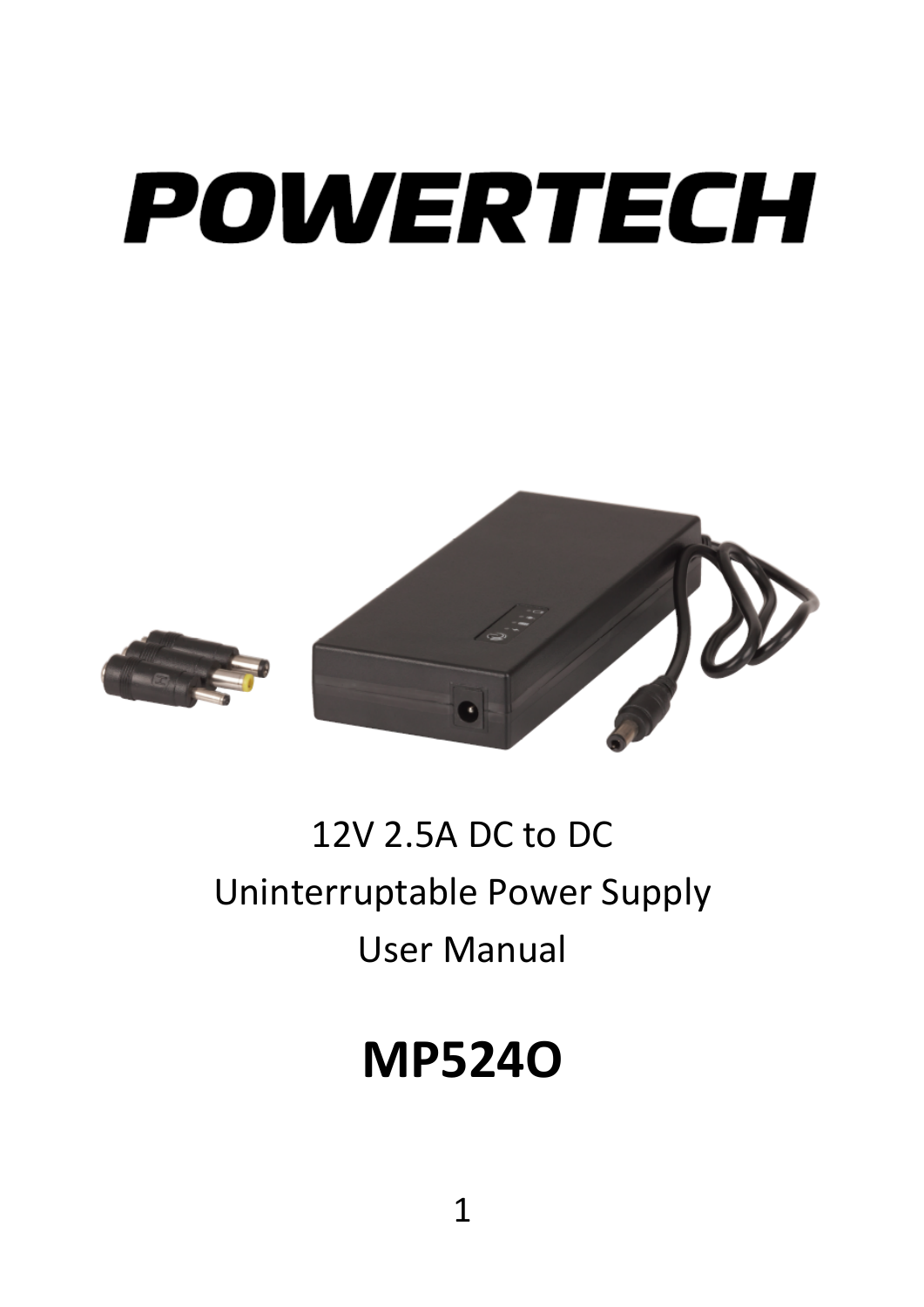## **Description:**

The MP5240 is a DC uninterruptible power supply (UPS) which is designed to fit between your appliance and its existing 12 Volt AC Adaptor.

When AC power is present, the 12 Volts from the AC Adaptor passes directly through the MP5240 to your appliance.

The MP5240 also contains an internal lithium-ion rechargeable battery which is simultaneously charged (approx. draw 0.65A) from the AC Adaptor power. If the AC power is interrupted, the internal battery immediately takes over supplying 12 Volts to your appliance, and will do so until either AC power is restored of the battery goes flat.

## **General Layout:**

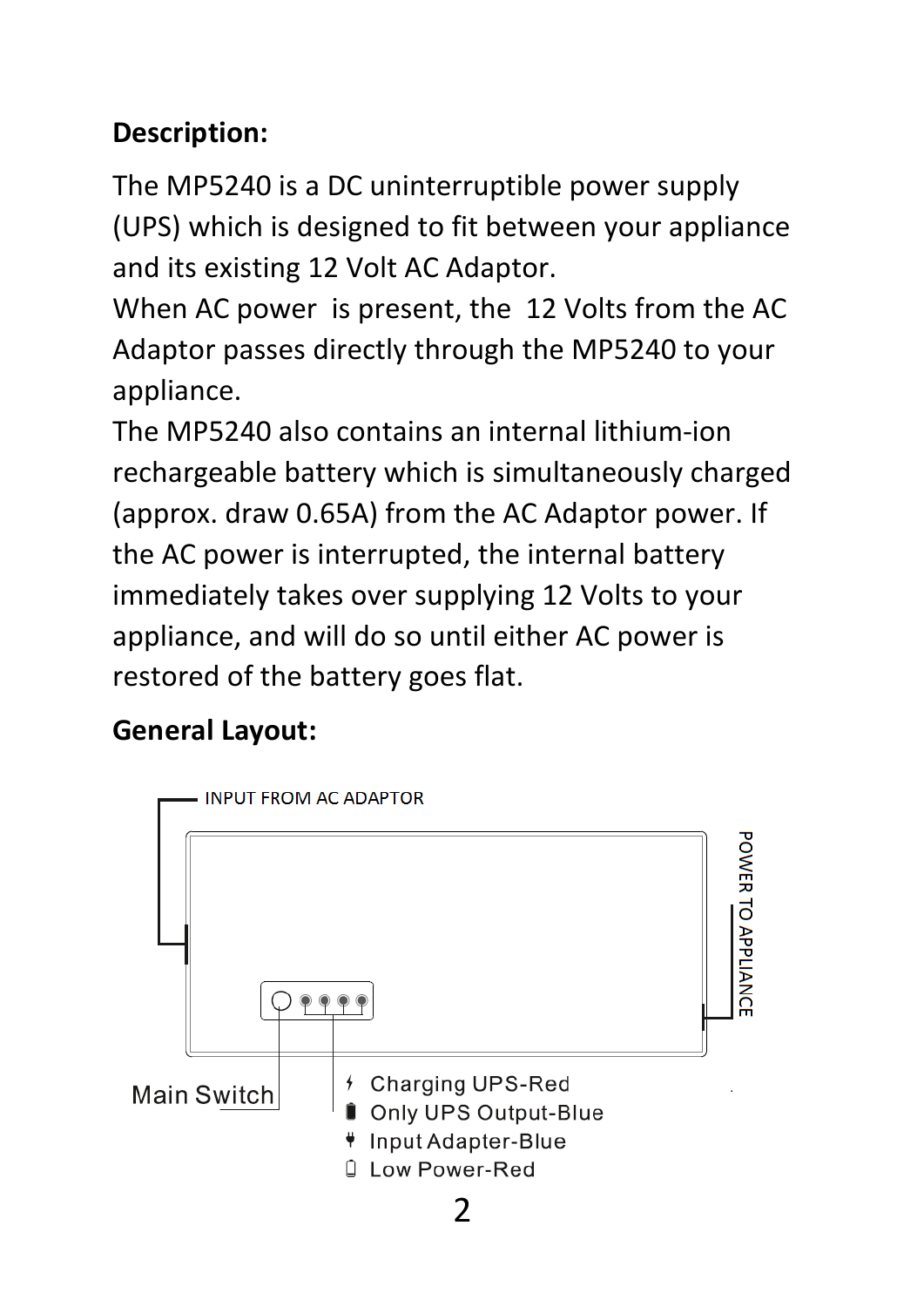#### **Product Specifications:**

Input: 12V, 3A

Output: 12V, 2.5A (Rated), 3A (Max)

Input connector: 5.5\*2.1MM DC socket

Output connector: 5.5\*2.5MM DC plug

Over current protection: 3.5A±0.5A

Battery Capacity: 7.4v, 4000mAh (29.6wh)

Dimensions: 138.0mm (L) x 60.0mm (W) x 24.0mm (H)

Weight : 260g

#### **Understanding LED indicators:**

| Item          | Description                                                                                                                                                                             |
|---------------|-----------------------------------------------------------------------------------------------------------------------------------------------------------------------------------------|
|               | RED ON while ups is charging, RED OFF while ups is full charged                                                                                                                         |
|               | BLUE ON ups without input, but ups provides power to device                                                                                                                             |
|               | BLUE ON while ups with input, device energy comes from the<br>main supply, ups will not release energy                                                                                  |
|               | RED ON while ups in low power                                                                                                                                                           |
| Switch ON/OFF | When ups with full energy and with input<br>ups automatically switch on once it has input and ups battery<br>with enough power, ups connect with load get into work mode automatically. |
|               | When ups without input, press 1 time-switch on ,<br>continuously press 2 times-Switch off.                                                                                              |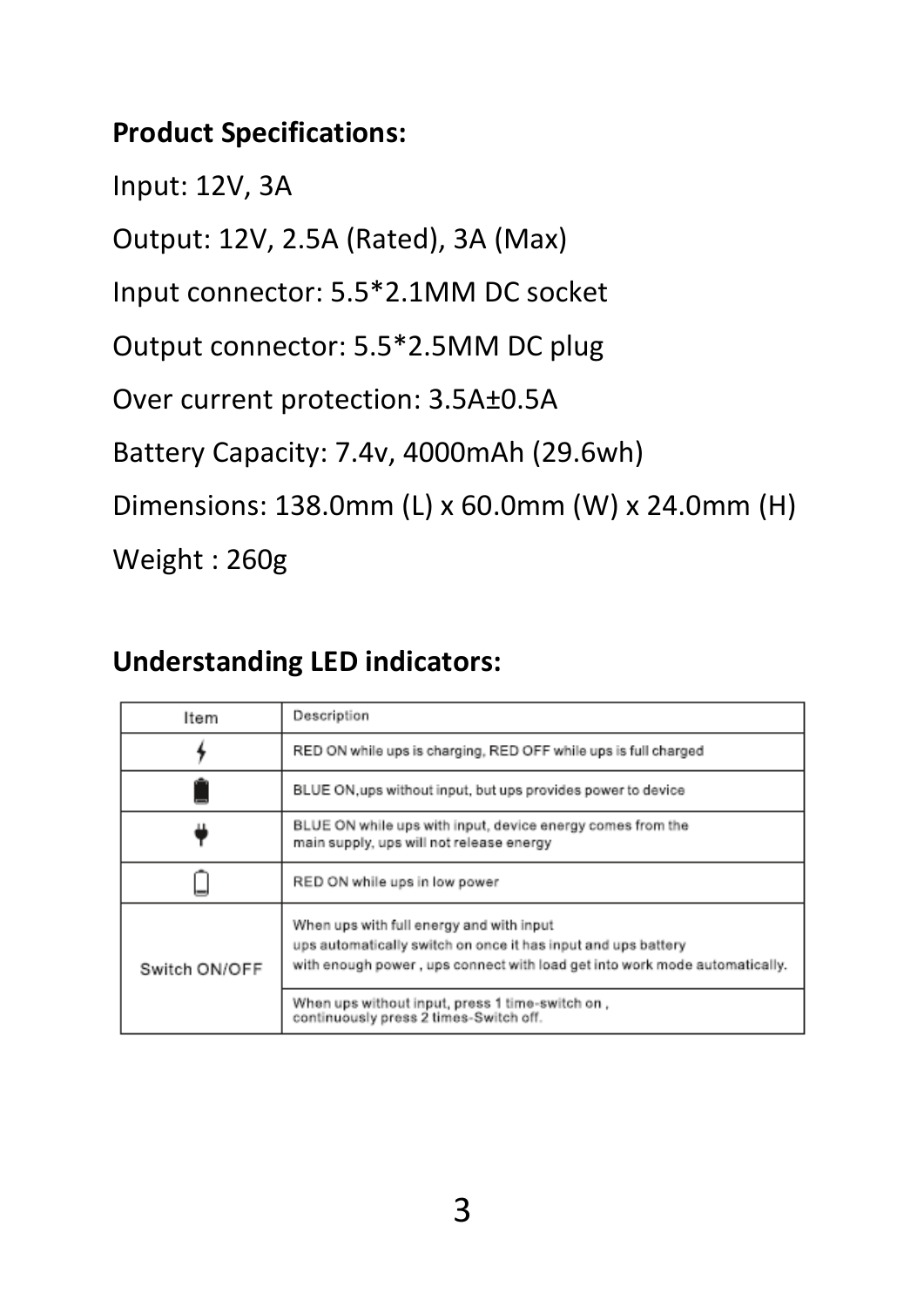### **Operation Guide:**

- Connect AC adapter 12V output to UPS input jack
- Connect UPS 12V output to appliance's input jack, using appropriate plug adaptor if necessary.
- Plug AC Adaptor into mains power and switch on.
- It is recommended you fully charge the UPS prior to use.

• To facilitate input and output connections (if required) 3 different DC adaptors have been included. Mix and match as required.

(5525M->5521F, 35135M->5525F, 5521M->35135F)

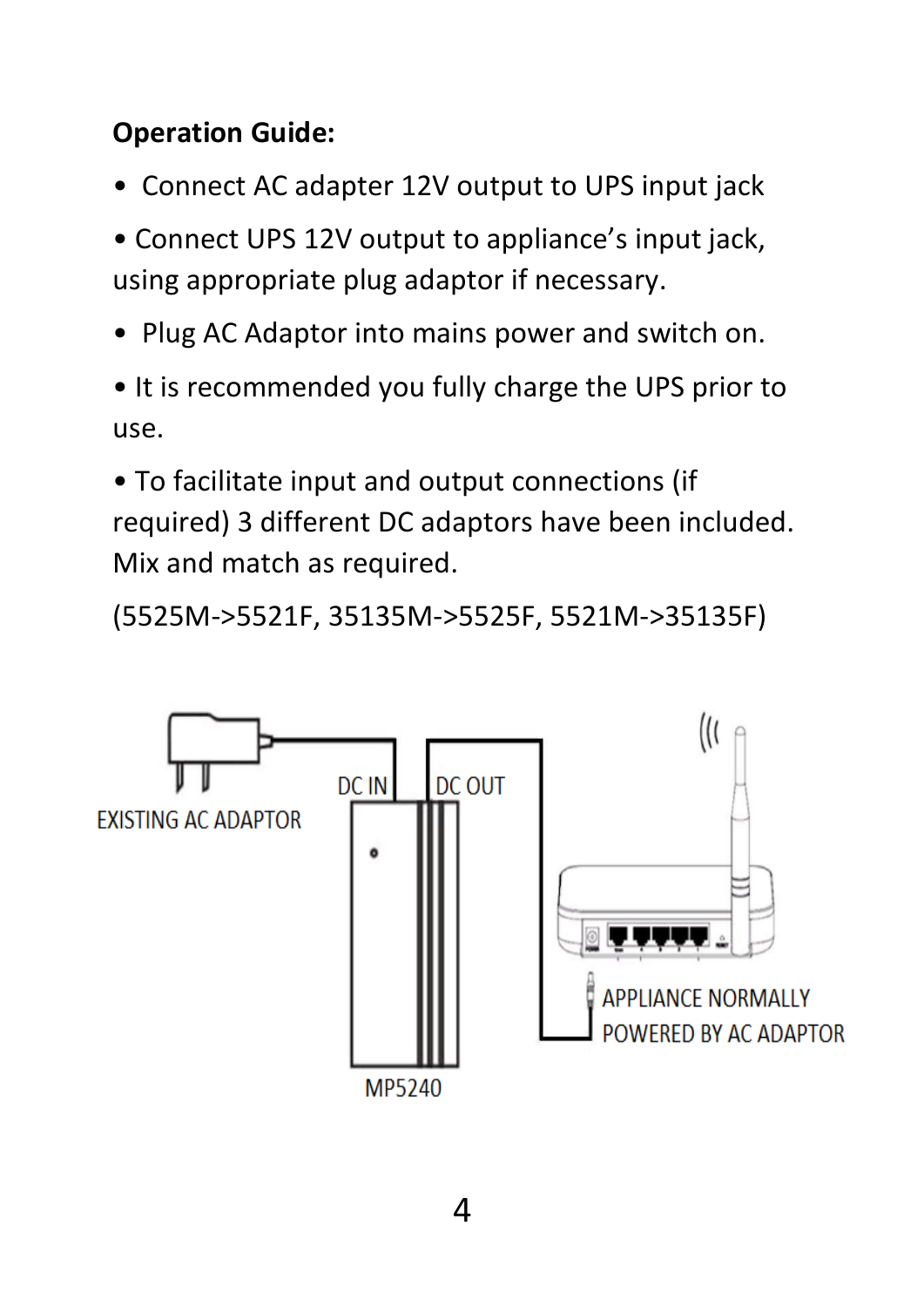## **Storage:**

When stored, the UPS will self-discharge at a rate that is greatly affected by the ambient temperature. It should therefore be fully charged before being put into storage and if it is to be stored for a long period, it should be recharged periodically to prevent the battery from losing its original capacity. As a guide, the UPS should not be stored for longer than the periods shown below without being recharged:

6 months at 20° C 3 months at 30° C 2 months at 35° C

# **Warning:**

- Equipment voltage must match UPS voltage
- Avoid dropping the product.
- Keep the UPS away from heating sources, water and fire.
- Do not disassemble the UPS or other components.
- Please read the user manual carefully before using, incorrect operation will damage the product.
- This product is not a toy! Keep it away from children.